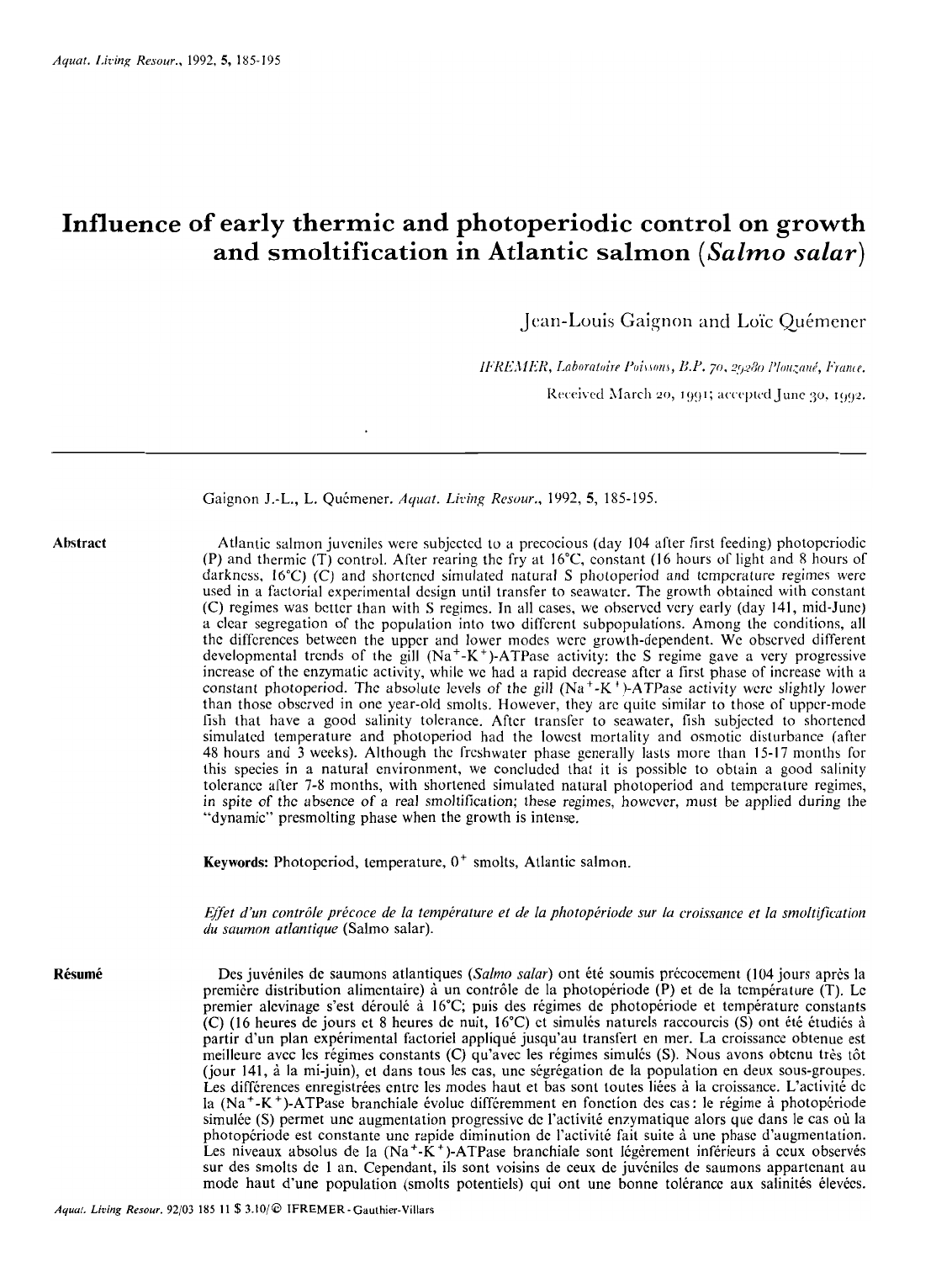Après un transfert en mer, les poissons soumis au régime S ont une moindre mortalité, un déséquilibre osmotique plus faible. Bien que la phase de vie en cau douce se déroule généralement en 15-17 mois pour cette espèce, en conditions naturelles, nous concluons qu'il est possible d'obtenir une bonne tolérance à la salinité après 7-8 mois, si l'on applique des régimes de photopériode et température simulés naturels raccourcis et ceci en l'absence d'une réelle smoltification; ces régimes doivent cependant être utilisés durant une phase dynamique de présmoltification, lorsque la croissance est forte.

**Mots-clés : Photopériode, température, smolts 0<sup>+</sup>, saumon atlantique.** 

### **INTRODUCTION**

The biological cycle of Atlantic salmon (Salmo salar) includes two phases that occur in different environments: rivcr and ocean. At a given time of its river life, the young salmon undergoes deep physiological modifications, including a progressive adaptation to seawater, before initiating its downstream migration, generally occurring in spring. This phenomenon is known as the "smoltification" process, abundantly described in the literature (see review Bocuf, 1992). The duration of the freshwater phase is variable and depends mainly upon the tempcrature regimcs (Hoar, 1988). In the most favourable conditions, this freshwater phase takes 15 to 17 months in wild populations.

The exploitation of the species by aquaculture techniques (cage rearing and ranching opcrations) has been tremendously increasing over the past ten ycars, and rcprcscnts to date a considcrable economic value. For obvious economic reasons, special attention has been given to the possibilities of reducing the duration of this freshwatcr phase in order to rcducc the cost of the smolts. These attcmpts included the use of geothermal effluents to stimulate the growth (Isaksson, 1985); the use, in Chile, of salmon eggs issued from northern hemisphere broodstocks permitted a smoltification to bc obtained during the southern hcmisphere spring, allowing the transfer of the fish to seawater after a 10-11 month freshwater rearing period (Bocuf and Médina, 1990). From a more general point of view, this objective became a major preoccupation of the industry (Simpson, 1985), stimulating a considerable amount of scientific works. Kescarch approaches includcd a possible hormonal control of smoltification (Bocuf et al., 1990a), and, more frequently, the effect of environmental parameters on growth and smoltification (Johnston and Saunders, 1981; Saunders et al., 1985; Clarke et al., 1985; McCornick et al., 1987; Stefansson et al., 1988; Villareal et al., 1988; Duston and Saunders, 1990; Saunders and Harmon, 1990; Duston et al., 1991).

The natural climatic conditions prcvailing in France allow a rapid growth (Prouzet and Jézéquel, 1983; Gaignon, 1987) and would make possible the production of accelerated smolts at a moderate cost. It is thus cssential in these conditions to obtain a "satisfactory"

smoltification, allowing a precocious transfer to seawater.

The smoltification process is a complex combination of modifications *(see* review from Bœuf, 1987; Hoar, 1988), depending upon an endogenous rhythm synchronized by variations of several environmental factors (Eriksson and Lundqvist, 1982; Duston and Saunders, 1990). The effects of photoperiod and tcmperature (Clarke et al., 1981; Johnston and Saunders, 1981) or of photopcriod alone (Clarke *ct* al., 1985; McCormick, 1987; Stefansson, 1989; Bjornsson et al., 1989) have been intcnsively investigatcd. This last parameter is somctimcs described as a factor allowing an ultimate "accomplishment" of smoltification (Stefansson et al., 1989; Duston, 1990); Mc Cormick (1987), Saunders et  $al.$  (1989) indicate that the smoltification process can be completely achieved only after an exposure of scvcral months to incrcasing daylight. Brauer (1982) showed in coho salmon that the growth has an influence on the effects of the photoperiod.

Almost al1 these studics have been carried out during the normal smoltification period, generally after December (Saunders *et al.*, 1985; McCormick *et al.*, 1987; Stefansson *et* al., 1989; Duston and Saundcrs, 1990), and rarely sooner (Saunders  $et$   $al.,$  1987; McCormick et al., 1987; Stefansson et al., 1991). Very often thcy have been using constant photophases, compared to controls using the simulated local photopcriod or a 24 hours continuous daylight. Works being done at carlier stages of thc biological cycle were designcd to describe the appcarance of a bimodal structure of the population during the first autumn, characteristic of the spccics (Saunders and Henderson, 1988; Villarreal et al., 1988; Stewart et al., 1990; Skilbrei, 1991). The only works concerning the effects of a momentancous modification of the photophase, using a stable daylight regime in autumn, were carried out by Saunders et al. (1989) and more recently by Saunders and Harmon (1990). To our knowledge, no cxisting papers have been published on the effects of photoperiod on smoltification in completely artificially controllcd light conditions since fecundation. The purpose of the present cxperiment was to study the effect of several photoperiod and temperaturc regimes, applicd at a very early stage on subsequent growth and smoltification.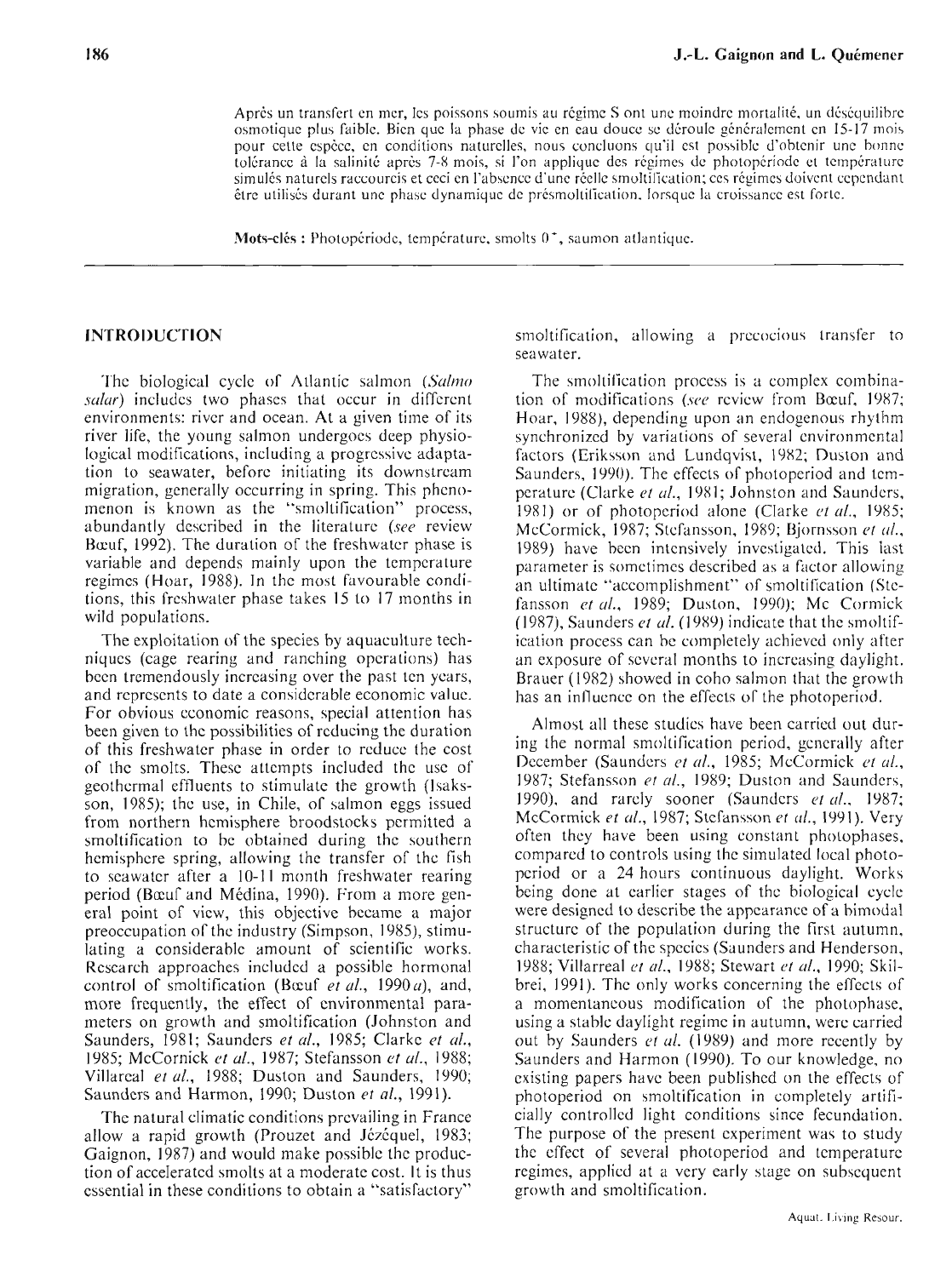# **MATERIAL AND METHODS**

Sincc January 31st 1989, 3075 fry (Norwegian strain from Matre Aquaculture Research Station) were reared in Swedish type tanks  $(1 \times 1 \text{ m})$  at the IFREMER (Institut français pour l'exploitation de la mer) experimental facilities in Brest. During the fry-stage period, the temperature was constant  $(16\pm 0.5^{\circ}C)$  and the photoperiod was a constant  $16 L/8 D$  (light/dark) regime. They were automatically fed on an cxtruded IFREMER diet (Gaignon, 1987).

The experimental phase began on May 17th, 1989 (day 106 after first feeding). 2500 fish with a mean



**Figure 1.**  $-$  Length frequency distribution of the fish at the beginning of the experiment (day 106 after first feeding).

weight of 3.49 g ( $f$ ig 1), issued from the initial population (mortality of 5.8 '% during the preliminary phase of the experiment) werc randomly and equally distributed in 10 tanks. 2 photoperiodic  $[i.e.$  one constant (CP): 16 L/8 D and a natural shortened simulated one (SP)] and 2 thermic [i.e. one constant (CT)  $16^{\circ}$ C and a local shortened simulated one (ST)] regimes were applied in a factorial replicated experimental design. Moreover, an additional temperaturc regime [with a final decrease from August 13th (D 195) after an initial constant temperature  $(16^{\circ}C)$ ] (CDT) was realized with each photoperiodic regime, without replicate (fig. 2). The illumination with a fluorescent "True lite" tube (20 W) and an incandescent 25 W lamp provides an intensity of 60-80 lux at the surface of the water. No twilight periods were provided. The fluorescent light was switched on 15 minutes after the ignition of the incandescent lamp. The lights were switched off the opposite way. The duration of the fluorescent illumination expressed the day length. The fish were automatically fed on an extruded SSI diet; the pellet-size used is the one defined by Gaignon (1987); the daily feeding rate was based on temperature. The daily feeding duration was equal to the daily photophase.

When the length frequency distribution showed a bimodality, the fish of each tank were graded (July 24th) and fish inferior to the size of 90 mm were discarded. Before grading, 80-100 fish/tank were weighed (to the nearest 0.1 g) and measured (to the nearest 1 mm) every 12-14 days. After grading, the

same procedure was performed on the 25 July, 8 August, 6 Septembcr, 25 Septcmbcr (except for CP). After seawatcr transfer, a total weight and counting were performcd. Throughout the experimcnt, the mortality was recorded daily.

The smoltification was monitored by measurement of the gill  $(Na^+ - K^+)$ -ATPase activity (Bœuf and Harache, 1982), analyzed on 3 fish uritil August I lth and after, on 4-6 fish sampled every 10 days, using fish with an individual size quite similar to the mean length of thosc of a given tank. The methods for sampling and analyses were already described by Lasserre *et* al. (1978).

The salinity tolerance tcst was performcd by a direct scawater transfer  $(35\frac{0}{00})$ , without tank change, at fortnightly intcrvals for thc two replicates. The osmotic pressure and chlorides were analyzcd respectively on a Ruebling osmomcter and on a radiometer chloridometer, on fish sampled 48 hours and 3 weeks (only in the casc of the first replicate transfcrrcd) after seawater transfer. Thcsc data, added with the gill (Na<sup>+</sup>-K<sup>+</sup>)-ATPase activity, are considcred to be a good criterion for seawater adaptation of Atlantic salmon according to previous results (Bœuf and Harache, 1982).

When the length segrcgations are clearly established, the observed population structures were normalized with the NORMSEP program (Tomlinson, 1970; after Hasselblad, 1966) which determines the mean and the standard deviation of the differcnt subgroups with an iterative method.

The condition factor was calculated with thc following expression  $K = 100 \text{ W/L}^3$ , where W and L are respectively the individual weight and lcngth of a given fish.

The specific growth ratc was calculatcd with the expression:  $1/n$  (Log W<sub>f</sub>-Log W<sub>i</sub>) × 100 where *n*, W<sub>i</sub> and  $W_f$  are respectively the number of days, the initial and final weight.

In thc following text, a "condition" will define a particular experimental treatment combination given to the fish'of one tank and will bc characterized by a couple of levels of each of the factors, for example:  $CP \times SP$ .

Until the beginning of the temperature decrease, for the statistical analysis, we combined the CDT data with those of CT which had the same temperature *(i.e.* until D195 three replicates were used for this regime).

Standard deviations are given with the mean value on the figures. The influence of the different conditions were studied on the bimodal population with a Kruskall-Wallis H test (Sachs, 1984). On the normalized subgroups, the different parameters including the limit threshold between the two subgroups were comparcd with a two-way ANOVA and Scheffe's multiple range test (Sachs, 1984). This type of analysis is also used, after grading, to compare the influence of the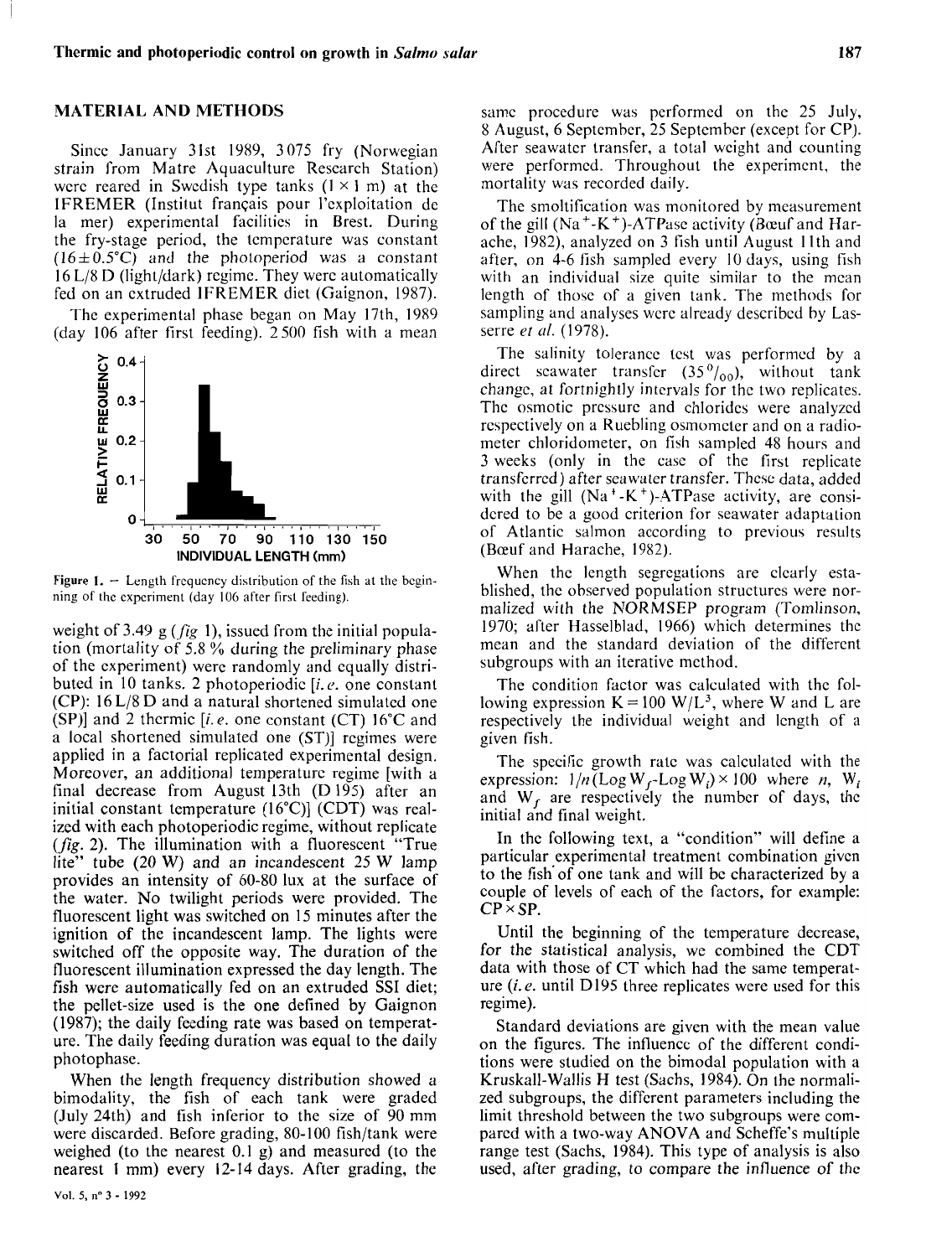

Figure 2. - Temperature (°C) and photoperiod (hours) regimes for the different conditions. T: temperature, P: photoperiod, C: constant, S: simulated, CDT: initial constant temperaturc.

conditions and regimes on length and weight. A significant level of  $p < 0.05$  is used to establish statistically significant differences. For each date, the values of ATPase (expressed in  $\mu$ m Pi mg Prot.<sup>-1</sup> h<sup>-1</sup>), osmotic pressure and chlorides were compared with a Kruskall-Wallis H test. The ATPase evolution of each tank is characterized by the linear regrcssion giving the highcr correlation coefficient.

# **RESULTS**

#### **Survival, growth, condition factor**

During the experiment, the mortality was ni1 in all tanks until transfer to seawater. From the very beginning of the experiment, the treatments studied affected the instantaneous growth rate: the groups reared under constant regimes (temperature and photoperiod) showed a higher growth rate than those observed with variable regimes during the first 22 days of the experiment *(table 1)*. Then the population, initially showing a unimodal structure  $(fig. 1)$ , evolved towards a typical bimodal length frequency distribution **(fig.** 3). Bimodality appcared earlier under a 16°C constant temperature regime [CT and CDT on June 2lst, at Dl41 after first feeding (fig. **3)].** On July 20th (D170), before the first grading, the proportion of fish of the upper mode subgroup (UM) of the normalizcd population was

photopcriod-dependent (tuhle 2); however, the limit threshold bctween the two modes was highcr for groups subjcctcd to constant rcgimes (temperaturc and photoperiod) (table 2). The growth observed bcfore the first grading (D170, July 20) was different according to the conditions: fish from the groups CPCT showed larger mean sizes and weights than



Figure  $3. -$  Length frequency distribution (cumulated replicate) before grading for the different expcrimental conditions. T: temperaturc. P: photoperiod. C: constant. S: simulated. For each one of these A: 26 May 1080, B: 21 June 1989, C: 10 July 1989.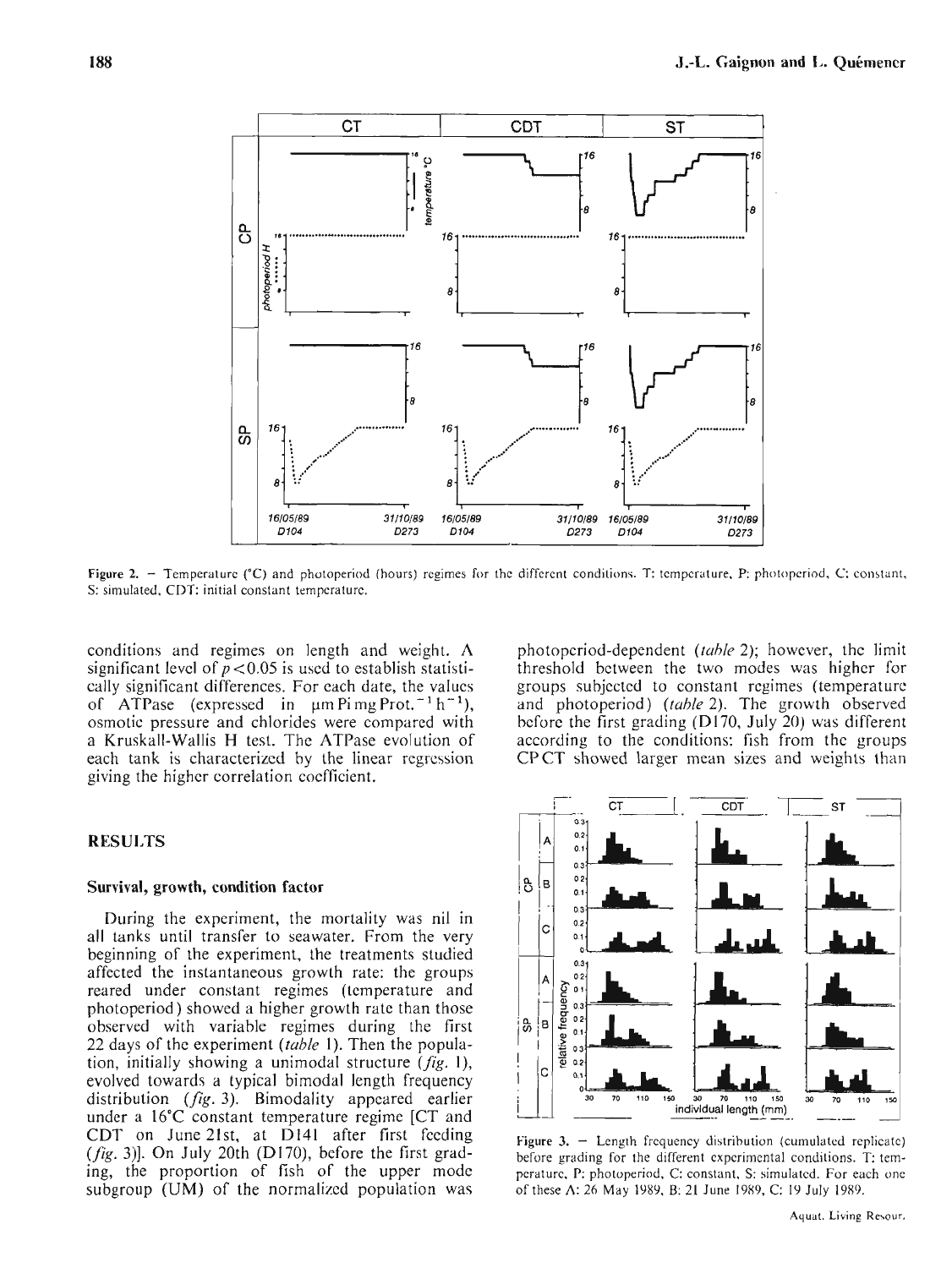**Table 1.**  $-$  Growth rate (mean in %/day) during the first 22 days of the experiment ( $T =$  temperature,  $P =$  photoperiod,  $C =$  constant,  $S =$ simulated). For each condition and each factor ( $\cdot$ ) the same letter reprcscnts a homogcncous group. NS: non significant. (1): data combined with initial constant temperature (CDT). (2): ANOVA gives signilicant differences but it is impossible to classify the regimes with Schcffc's multiplc range test.

| Growth rate<br>(%) | Constant<br>CT(1) | Simulated<br>temperature temperature<br>ST |             | Photoperiod<br>P(2) |
|--------------------|-------------------|--------------------------------------------|-------------|---------------------|
| Simulated          | 2.69a             | 1.76h                                      | 2.32        | p < 0.05            |
| photoperiod SP     | $\pm 0.20$        | $\pm 0.01$                                 | ± 0.25      |                     |
| Simulated          | $2.09$ ab         | 1.57h                                      | 1.88        |                     |
| photoperiod SP     | ± 0.09            | ± 0.21                                     | ± 0.15      |                     |
| Temperature T      | 2.39(a)           | 1.66(b)                                    | Interaction |                     |
|                    | $\pm 0.16$        | ± 0.10                                     | NS          |                     |
|                    |                   | p < 0.01                                   |             |                     |

**Table 2.**  $-$  Influence of thermic (T) and photoperiodic (P) regimes (C: constant, S: simulated) on lcngth frcqucncy distribution parameters before grading. The mean  $\pm$  standard errors are given. For each factor and parameter, the same letter represents a homogeneous group. (1) and (2): see table 1.

| Parameter                                         | CT(1)             | ST                 | CP             | SP                |                          |                                                       |
|---------------------------------------------------|-------------------|--------------------|----------------|-------------------|--------------------------|-------------------------------------------------------|
| Percentage of the normali-<br>zed upper mode sub- | 53.5<br>$\pm 2.0$ | 54.5<br>$\pm 0.5$  | 56.4 a<br>±1.2 | 51.4b<br>±1.3     | ₿                        |                                                       |
| group $(UM)$ (see text for<br>explanation)        | $_{\rm NS}$       |                    |                | p < 0.05          |                          |                                                       |
|                                                   | 47.3              | 43.2               | 49.8           | 41.6              |                          |                                                       |
| Percentage of fish $>90$ mm<br>after grading      | ± 2.5             | ± 2.1              | ±1.8           | ±1.5              |                          |                                                       |
|                                                   | NS                |                    |                | p < 0.01(2)       |                          | LENGTH (mm)<br>$= 8\frac{3}{8}\frac{3}{8}\frac{3}{8}$ |
| Limit<br>threshold<br>between                     | 91.1a             | 84.8 <sub>b</sub>  | 91.4           | 85.7              | ပ္ပ                      |                                                       |
| normalized LM (lower                              | ±1.6              | ± 2.0              | ±1.7           | ±2.0              |                          |                                                       |
| mode) and UM<br>$sub-$<br>groups (mm)             |                   | p < 0.01           |                | p < 0.05(2)       |                          |                                                       |
|                                                   | 72.5a             | 68.9 <sub>b</sub>  | 73.2a          | 68.9 <sub>b</sub> |                          |                                                       |
| subgroup<br>length<br>Lower                       | ± 0.85            | ±1.65              | $\pm 0.81$     | ±1.16             |                          |                                                       |
| (mm)                                              |                   | p < 0.01           | p < 0.001      |                   | Figure 4. $-$            |                                                       |
|                                                   | 121.3a            | 108.7 <sub>b</sub> | 119.6a         | 112.9b            | tions. T: te<br>For CPCT |                                                       |
| subgroup<br>length<br>Upper                       | ±1.55             | $\pm 2.93$         | ±2.83          | ± 3.80            | cate tanks.              |                                                       |
| (mm)                                              |                   | p < 0.001          | p < 0.01       |                   |                          |                                                       |

those of CPST and SPCT (with the exception of the mean weight of CPST fish), being themselves larger than those of SPST (table *3).* In the same way, the condition factor was higher for the CP CT group than for CP ST and SP CT, being themselves higher than those of SPST (table **3).** Moreover, the mean lengths of each mode were higher for constant thermic and photoperiodic regimes (CP > SP, CT > ST) (table 2).

After grading, the growth of the remaining fish **(fïgs.** 4 and 5) varied according to the various regimes of the experiment (table 4): on September 7th (D219) the mean weights, lengths and condition factor of the CP fish were higher than those of groups exposed to SP. The mean weight and length of fish submitted to

Table  $3. -$  Length, weight and condition factor (mean  $\pm$  standard error) for each condition (cumulated replicatc) before grading. (1) data combined with CDT. The same letter represent a homogencous group for cach parameter (statistical analysis: Kurskall-Wallis H test).

| Parameter        |             | Condition factor    |           |
|------------------|-------------|---------------------|-----------|
| Length (mm)      | CPCT(1)     | $102.72 \pm 2.13 a$ | p < 0.001 |
|                  | <b>CPST</b> | $94.96 \pm 1.99 h$  |           |
|                  | SPCT(1)     | $94.83 \pm 1.90 h$  |           |
|                  | <b>SPST</b> | $86.49 \pm 1.67c$   |           |
| Weight (g)       | CPCT(1)     | $17.32 \pm 0.96 a$  | p < 0.001 |
|                  | <b>CPST</b> | $12.94 + 0.76 ab$   |           |
|                  | SPCT(1)     | $13.18 + 0.73h$     |           |
|                  | <b>SPST</b> | $9.19 \pm 0.49c$    |           |
| Condition factor | CPCT(1)     | $1.30 \pm 0.010 a$  | p < 0.001 |
|                  | <b>CPST</b> | $1.24 \pm 0.009 h$  |           |
|                  | $SPCT$ (1)  | $1.23 \pm 0.008 b$  |           |
|                  | <b>SPST</b> | $1.19 \pm 0.008 c$  |           |



Figure 4. - Length (mm) of salmon subjected to different conditions. T: temperature, P: photopcriod, C: constant, S: simulated. For CPCT, CPST, SPCT, SPST, the two curves show the replicate tanks.

CT and CDT did not differ significantly, but were superior to ST; differences were observed among the condition factors: the condition factor for CT (1.286) was higher than the one for CDT (1.247), but they were both similar to ST  $(1.264)$  (table 4).

During the transfer to seawater, biometric samplings were realized only for the SP fish. The mean weights and lengths of SPST were lower ( $p < 0.001$ ) than those of SPCT and SPCDT that were similar [during the previous sampling on September 6th, the mean weights and lengths of SP CT and SP CDT were also similar ( $p = 0.170$ ). The condition factors of the various conditions were not significantly different  $(p = 0.157)$ .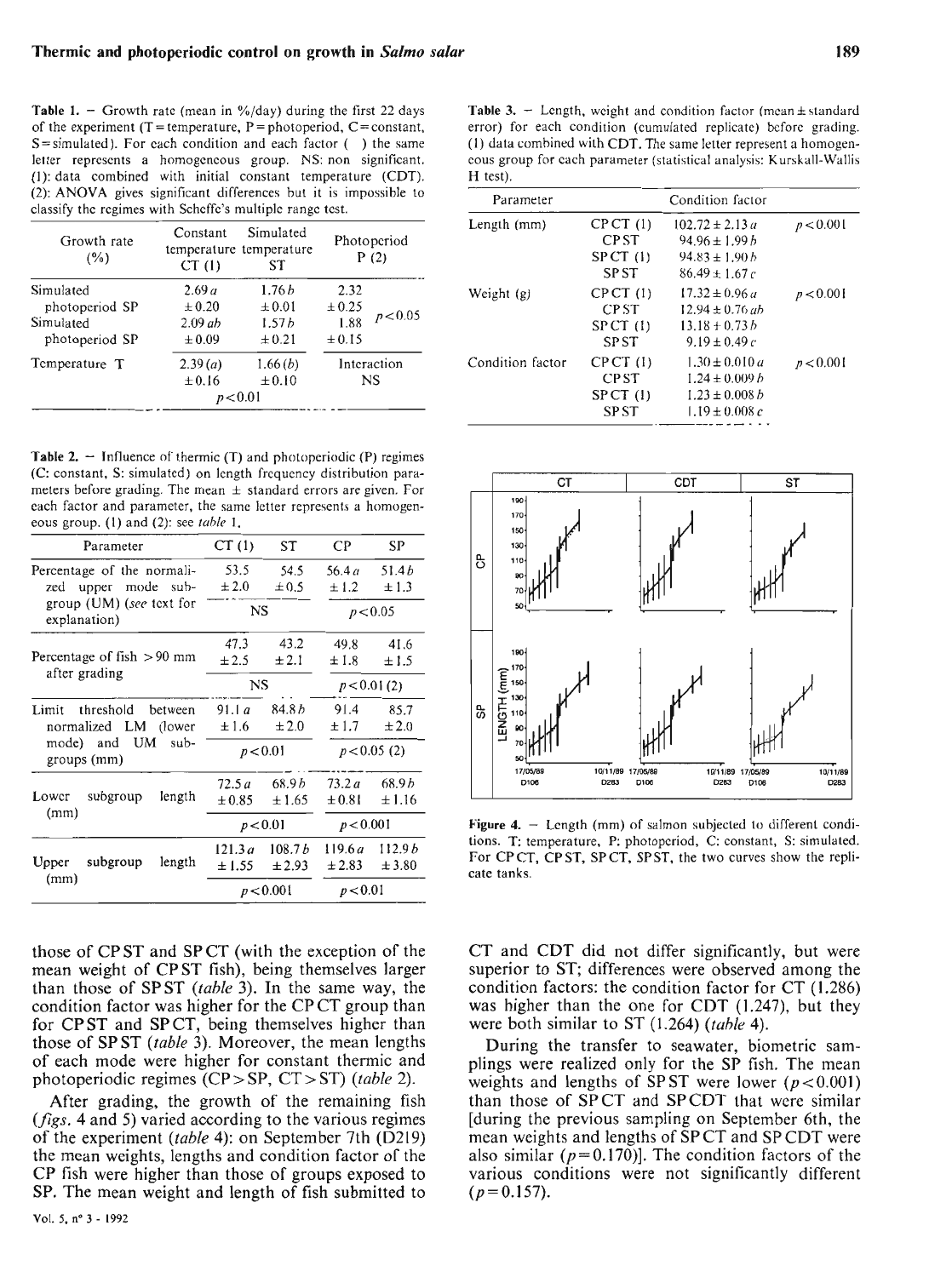J.-L. Gaignon and L. Ouémener



Figure 5.  $-$  Weight (g) of salmon subjected to different conditions. T: temperature, P: photoperiod, C: constant, S: simulated. The points represent the mean weight (g) of each batch after transfer to seawater. For CPCT, CPST, SPCT, SPST, the two curves (and points) show the replicate tanks.

Table 4. - Length (mm), weight (g) and condition factor (mean  $\pm$ standard error) of the upper mode (cumulated replicate) before transfer to seawater (Sept. 7th). See explanations table 1.

| Length<br>(mm)      | <b>CT</b>                           | <b>CDT</b>                                     | ST                                              | $\mathbf{P}$                                    |                          |
|---------------------|-------------------------------------|------------------------------------------------|-------------------------------------------------|-------------------------------------------------|--------------------------|
| CР<br><b>SP</b>     | 162.9a<br>$+1.1$<br>150.8 a<br>±1.2 | 162.0a<br>$+1.9$<br>148.3 <sub>b</sub><br>±1.3 | 150.6 <sub>b</sub><br>$+0.8$<br>136.3c<br>± 0.7 | 157.0a<br>$+0.8$<br>144.3 <sub>b</sub><br>± 0.7 | p < 0.001                |
| T                   | 156.8 (a)<br>±1.0                   | 154.3(a)<br>±1.3                               | 143.9(b)<br>$\pm 0.7$                           |                                                 | interaction<br>NS        |
|                     |                                     | p < 0.001                                      |                                                 |                                                 |                          |
| Weight<br>(g)       | <b>CT</b>                           | CDT                                            | ST                                              | P                                               |                          |
| CP                  | 58.6a                               | 56.2 a                                         | 45.2h                                           | 51.9a                                           |                          |
| SP                  | ±1.4<br>43.7 <sub>b</sub><br>±1.1   | ±1.8<br>40.4h<br>±1.1                          | $\pm 0.7$<br>31.2c<br>$\pm 0.5$                 | $\pm 0.8$<br>37.8 <sub>b</sub><br>$\pm 0.6$     | p < 0.001                |
| T                   | 51.1(a)<br>$+1.0$                   | 47.3(u)<br>±1.2                                | 38.6(b)<br>± 0.6                                |                                                 | interaction<br><b>NS</b> |
|                     |                                     | p < 0.001                                      |                                                 |                                                 |                          |
| Condition<br>factor | CT                                  | CDT                                            | <b>ST</b>                                       | P                                               |                          |
| CP                  | 1.334 a                             | $1.292$ ab                                     | 1.308 a                                         | 1.310a                                          |                          |
| <b>SP</b>           | ± 0.012<br>$1.247$ $bc$<br>± 0.006  | ± 0.018<br>1.220 $c$<br>± 0.014                | ± 0.007<br>1.222c<br>± 0.008                    | ± 0.006<br>1.226h<br>± 0.005                    | p < 0.001                |
| T                   | 1.286(a)<br>± 0.007                 | 1.247(b)<br>± 0.012                            | $1.264$ (ab)<br>± 0.006                         |                                                 | interaction<br>NS        |
|                     |                                     | p < 0.01                                       |                                                 |                                                 |                          |

#### **Smoltification**

The gill  $(Na^+ - K^+)$ -ATPase activity changed during the experiment and, for all the cases, values higher than 10  $\mu$ m Pi mg Prot.<sup>-1</sup> h<sup>-1</sup> have been observed. However, the evolution was different according to the



Condition factors for the different conditions. Figure 6.  $-$ T: temperature, P: photoperiod, C: constant, S: simulated. For CPCT, CPST, SPCT, SPST, the two curves show the replicate tanks.

conditions (fig. 7). With a constant photoperiod (CP), the evolution was best expressed by a second step model. A progressive photoperiod after a short "winter season" (SP) gave a very progressive evolution of the  $(Na^+ - K^+)$ -ATPase. A linear model gave the best adjustement in this case. The final decrease of temperature to 13°C (CDT) was the only thermic condition that tended to modify the enzymatic activity: for the constant photoperiod the plateau remained for a longer time.

However, at any date, only the CPST was different from the other conditions: at the time of the first sampling (August 1st, D182), the replicates were heterogeneous; for both the following points, the (Na<sup>+</sup>-K<sup>+</sup>)-ATPase levels were higher than those of all the other conditions  $(fig. 7)$ .

#### Transfer to scawater

The first transfers with a  $35\%$ <sub>00</sub> salinity occurred on September 26th (D238) and October 11th (D253) of the first year of rearing for respectively the first and second replicate. Even if the gill  $(Na^+K^+)$ -ATPase activities were similar for all conditions, after 48 hours the first transfer gave significant differences for osmotic pressures and chlorides: there was a photoperiodic influence and the SPST showed a less osmotic disturbance than CPCT *(table 5)*. 3 weeks after the transfer to seawater, the osmotic pressures and chlorides were similar for all the conditions and regimes.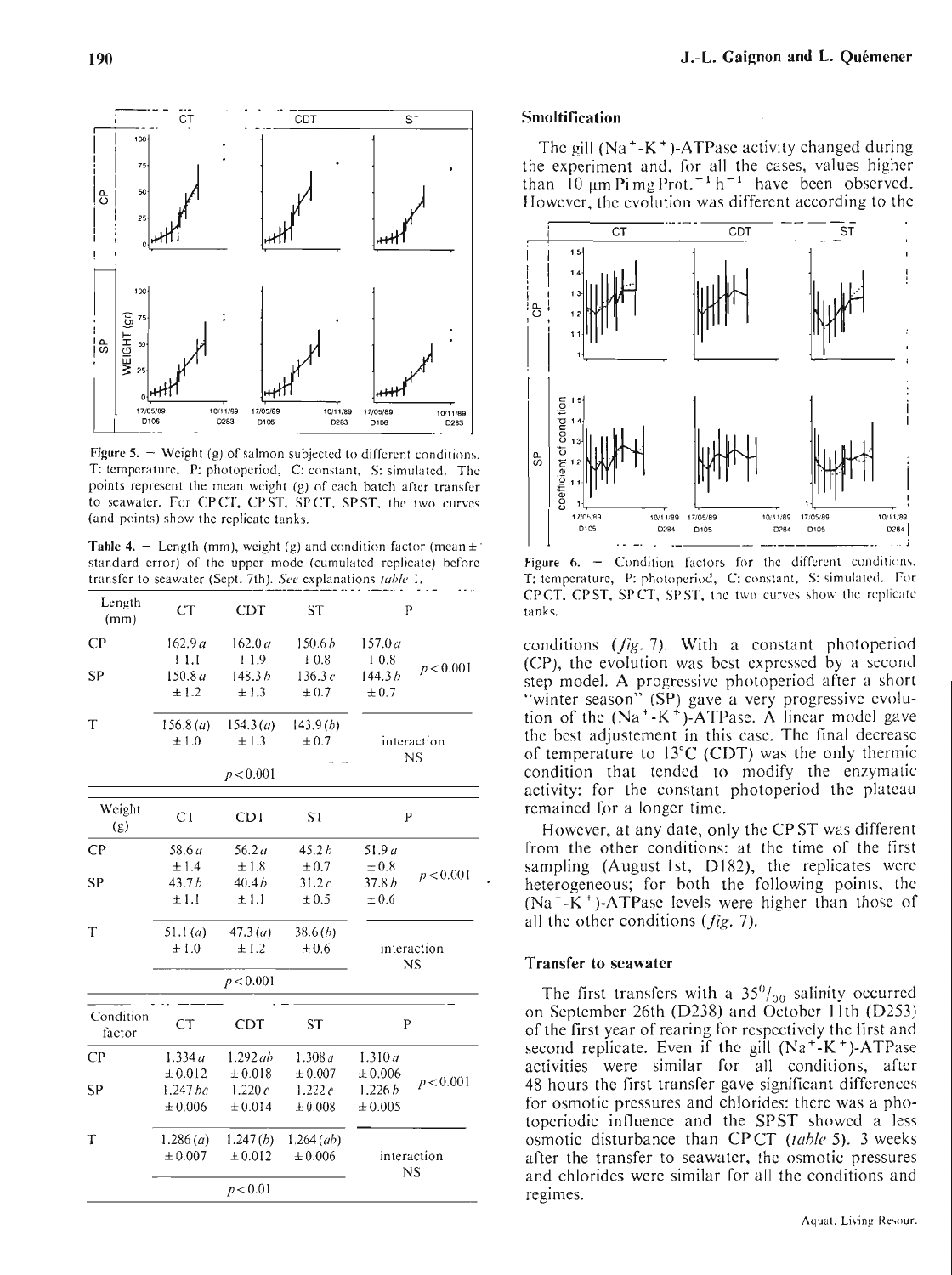

CP CT: 
$$
Y = 2.922 + 0.305 \text{ X} - 0.003 \text{ X}^2 \text{ (R}^2 = 0.856);
$$
  
\n $Y - 3.736 + 0.464 \text{ X} - 0.077 \text{ X}^2 \text{ (R}^2 = 0.649)}$   
\nCP ST:  $Y = 9.325 + 0.226 \text{ X} - 0.004 \text{ X}^2 \text{ (R}^2 = 0.536);$   
\n $Y = 4.393 + 0.405 \text{ X} - 0.005 \text{ X}^2 \text{ (R}^2 - 0.644)$   
\nSP CT:  $Y = 4.642 + 0.104 \text{ X} \text{ (R}^2 = 65.2);$   
\n $Y - 1.896 + 0.175 \text{ X} \text{ (R}^2 = 89.9)}$   
\nSP ST:  $Y = 0.146 + 3.106 \text{ X} \text{ (R}^2 = 87.1);$   
\n $Y = 0.131 + 3.551 \text{ X} \text{ (R}^2 - 86.3)$ 

**Figure 7.** - Changes in gill  $(Na^+ - K^+)$ -ATPase activity for the different conditions. T: temperature, P: photoperiod, C: constant. S: simulated. For CPCT, CPST, SPCT, SPST, the two curves show the replicatc tanks. The regressive equations describe thc cnzymatic activity **(sec** text for explanations).

No mortality was observed during the first 15 days in seawater; after 7 weeks, the mortality for CPCT, CP ST, SP CT and SP ST conditions wcrc rcspcctivcly 5.3; 15.5; 4.2; 1.3 % of thc initial numbcr of transferred fish.

No mortality was observed during one month after the other batches had been transferred to seawater a fortnight later.

For each tank, the growth in salt water was quite similar to that previously observed in freshwater, after the grading  $(fig. 5)$  and not different between the conditions and regimes *(table* 6).

## **DISCUSSION**

Although some of the groups were reared with a high constant temperature of 16"C, no disease or mortality appeared. The final mean weight obscrvcd in this case was higher than that obtained under the colder ST treatment (minimum: 8"C), but no different from that obtained under the CDT treatment which had a lower 13°C constant temperature during thc final phase of the cxpcrimcnt. Thcsc rcsults suggest that undcr our rearing conditions and with the food used, the maximum growth rate would be between

191

**Table 5.**  $-$  Gill (Na<sup>+</sup>-K<sup>+</sup>)-ATPase (with the mean weight of the analized fish) before transfer to seawater, osmotic pressure and plasma chloride after 48 hours in salt water  $(35\%_{00}$  salinity). T:temperaturc: P: photoperiod, C: constant, S: simulated. The mean  $\pm$  standard crror are given. For each condition and each factor () the same letter represents a homogeneous group.

| <b>CT</b>                                          |           | <b>CDT</b>                                                                                  |                                                                                            | <b>ST</b>                                                                    |                                                                                           | P                                                  |                                                                                            |  |
|----------------------------------------------------|-----------|---------------------------------------------------------------------------------------------|--------------------------------------------------------------------------------------------|------------------------------------------------------------------------------|-------------------------------------------------------------------------------------------|----------------------------------------------------|--------------------------------------------------------------------------------------------|--|
| $8.1 \pm 1.1 a$                                    |           |                                                                                             |                                                                                            |                                                                              |                                                                                           |                                                    |                                                                                            |  |
| $(62.9 \pm 3.0)$                                   |           |                                                                                             |                                                                                            |                                                                              |                                                                                           |                                                    |                                                                                            |  |
| $9.7 \pm 0.9 a$                                    |           |                                                                                             |                                                                                            |                                                                              |                                                                                           |                                                    | NS                                                                                         |  |
| $(49.5 \pm 2.4)$                                   |           |                                                                                             |                                                                                            |                                                                              |                                                                                           |                                                    |                                                                                            |  |
| $8.9 + 0.7$                                        |           |                                                                                             |                                                                                            |                                                                              |                                                                                           |                                                    |                                                                                            |  |
|                                                    |           | <b>NS</b>                                                                                   |                                                                                            |                                                                              |                                                                                           |                                                    |                                                                                            |  |
| Plasma chloride<br>$(28th$ Sept.)                  |           | <b>ST</b>                                                                                   |                                                                                            |                                                                              |                                                                                           |                                                    |                                                                                            |  |
|                                                    |           |                                                                                             |                                                                                            |                                                                              |                                                                                           |                                                    |                                                                                            |  |
|                                                    |           | $129b + 1$                                                                                  |                                                                                            | p < 0.01<br>$135(b) \pm 3$                                                   |                                                                                           |                                                    |                                                                                            |  |
|                                                    |           |                                                                                             |                                                                                            |                                                                              |                                                                                           |                                                    |                                                                                            |  |
|                                                    | NS        |                                                                                             |                                                                                            |                                                                              |                                                                                           |                                                    |                                                                                            |  |
| Osmotic pressure<br>$(28th$ Sept.)<br>CT<br>mOsm.1 |           | <b>ST</b>                                                                                   |                                                                                            | P                                                                            |                                                                                           |                                                    |                                                                                            |  |
|                                                    |           |                                                                                             |                                                                                            |                                                                              |                                                                                           |                                                    |                                                                                            |  |
|                                                    |           |                                                                                             |                                                                                            |                                                                              |                                                                                           |                                                    |                                                                                            |  |
|                                                    |           |                                                                                             |                                                                                            |                                                                              |                                                                                           |                                                    |                                                                                            |  |
| $373 \pm 9$                                        |           | $354 \pm 8$                                                                                 |                                                                                            |                                                                              | interaction                                                                               |                                                    |                                                                                            |  |
|                                                    | <b>CT</b> | $152a \pm 7$<br>141 $ab \pm 4$<br>$147(a) \pm 4$<br>$386a \pm 15.62$<br>$360$ ab $\pm 8.92$ | $9.8 \pm 1.0 a$<br>$(63.1 \pm 4.3)$<br>$13.6 \pm 2a$<br>$(49.9 \pm 1.3)$<br>$11.7 \pm 1.2$ | $147$ ab $\pm 4$<br>$138(a) \pm 4$<br>$374$ ab $\pm$ 6.73<br>$333b \pm 3.41$ | $11.1 \pm 0.7 a$<br>$(5.5 + 1.1)$<br>$9.1 \pm 1.6a$<br>$(39.3 \pm 0.8)$<br>$10.2 \pm 0.8$ | $149(a) \pm 4$<br>$380(a) \pm 8$<br>$346(b) \pm 6$ | $9.8 \pm 0.6$<br>$10.6 \pm 0.9$<br>interaction<br>NS<br>P<br>interaction<br>NS<br>p < 0.01 |  |

**Table 6.** - Growth rate (mean in %/day  $\pm$  standard crror) during thc first 17 days after transfer to seawater. T: temperature, P: photoperiod, *C:* constant, S: simulatcd.

| Growth rate<br>(%) | CT                                    | ST                                     | P                                  |    |  |
|--------------------|---------------------------------------|----------------------------------------|------------------------------------|----|--|
| CD<br>SP           | $0.63 a \pm 0.14$<br>$0.73a \pm 0.02$ | $0.73 a \pm 0.07$<br>$0.68 a \pm 0.21$ | $0.68 \pm 0.07$<br>$0.71 \pm 0.08$ | NS |  |
| Υ                  | $0.68 \pm 0.06$                       | $0.71 \pm 0.09$                        | interaction                        |    |  |
|                    |                                       | NS                                     | <b>NS</b>                          |    |  |

13 and 16°C, as generally found for the Atlantic salmon (Foda and Henderson, 1977; McCauley and Casselman, 1980), but slightly bclow the temperature (16°C) proposcd by Knutsson and Grav (1976). The natural shortened simulated photoperiod regime (SP) had a negative influence on growth (initial growth rate, mean length and wcight bcforc grading, upper and lower group mcan lcngth, final length and weight)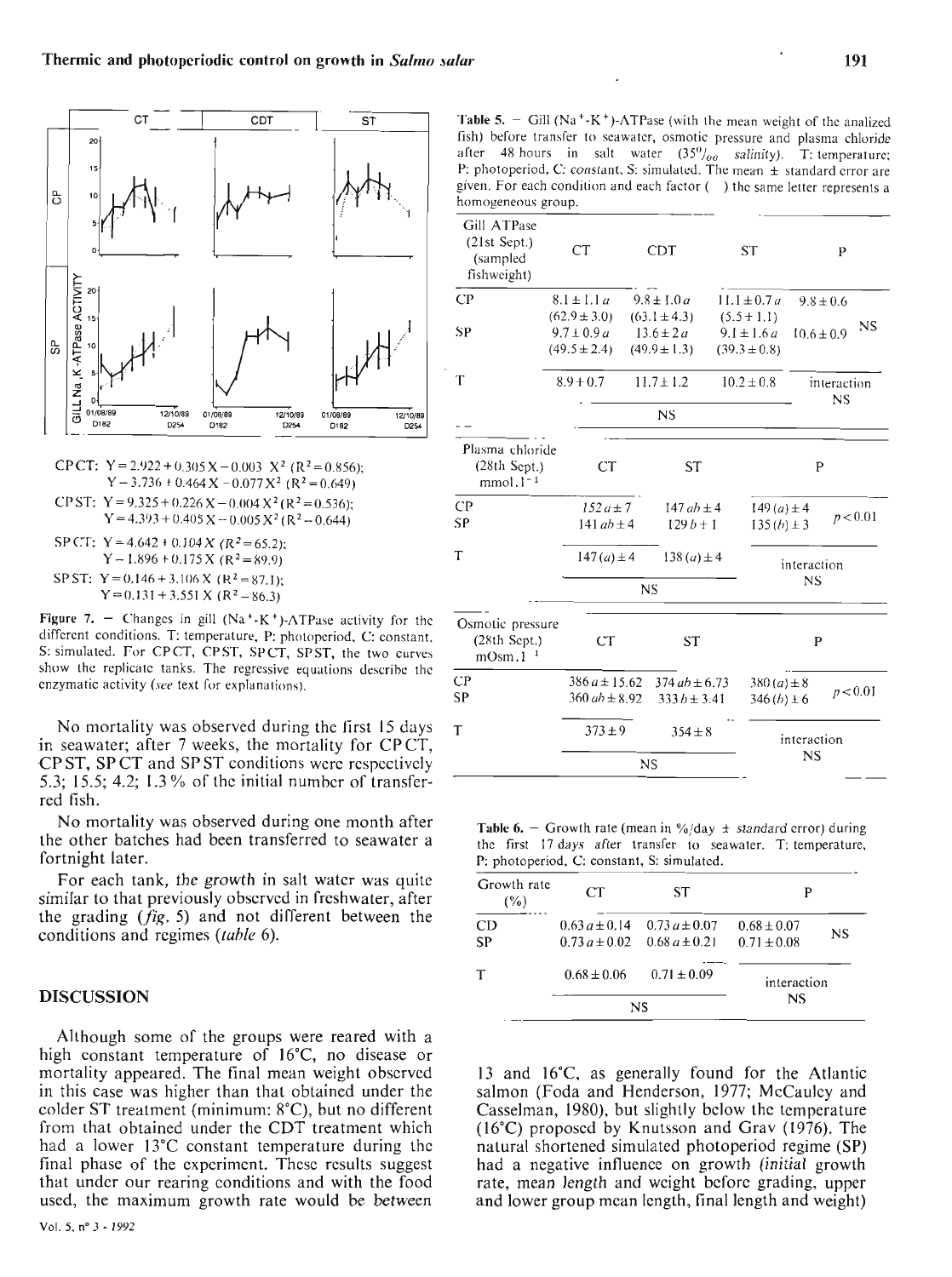compared to the constant photoperiod regime (CP). In the latter case, illumination duration was higher than in the other case and authorized the best growth as obtained by Clarke *et al.* (1981) on coho salmon or McCormick *et al.,* 1987; Villarreal *et ul.,* 1988, and Bjornsson *et ul.,* 1989 on Atlantic salmon: an extended day length can stimulate the pituitary axis and, subsequently, growth (Komoudjian *ct al.,* 1989). However, this author, working with a continuous artificial daylight, observed in his own experimental condition that the influence does not persist more than 3 months. In the same way, McCormick et al. (1987) showed that the weights obtained after a complete freshwater cycle in a natural photoperiodic regime or with continuous daylight are similar. In these 2 cases, it is possible that the lack of alternating light/dark during a long period leads to a negative effect unlike in our situation where alternance exists. Generally, the relative influence of tempcraturc and photoperiod is difficult to establish (Clarkc *ct al.,*  1981). However, in our experiment, the weight and length observed in the two conditions SPCT and CPST *[i.c.* "constant regime of one factor (P or  $T \times$  simulated shortened regime of the other factor (T or P)"] were similar, and there was an intermediate value between the cases where the factor time-courses were the same (CP CT and SP ST). This suggests, in spite of the temperature differences (and including the smoltification phase that represents an important part of the total rearing period), that the photoperiod could have a significant influence on the growth, possibly of the same magnitude as temperature.

As generally observed in the first autumn of the biological cycle of Atlantic salmon by several authors (Thorpe, 1977; Bailey *et al.,* 1980; Kristinsson *ct ul.,*  1985; Skilbrei, 1988; Stefansson *et al.,* 1989), a heterogeneous individual growth appeared in al1 Our experimental groups and led to a bimodal structure of the populations even when the photoperiod and temperature were constant. This phenomenon results from an acceleration of the individual growth (Kristinsson *et ul.,* 1985) when the fish reach a given size (Skilbrei, 1991) dependent on their genetic origin (Skilbrei, 1988) and under the control of environmental factors like photoperiod (Stewart *et al.,* 1990; Skilbrei, 1991). During our experiment, the fish reached a size sufficient for initiating this process very early (from June of the first year of rearing), much earlier than generally observed in Scotland, Norway, Canada by the above mentioncd authors or in natural conditions in France (Gaignon, 1987).

The lowest ST growth rate led to a dclayed lcngth frequency segregation **(fïg.** 3 B), with no effect on thc upper subgroup percentagcs which were similar for CT and ST. This confirms the recent findings of Skilbrci (1991) who showed that temperature has no effect on length frcquency distribution. Convcrsely, the percentages of the upper subgroup were higher for the constant photopcriodic regime (CP) than for

the simulated one as always observed by the authors studying the influence of photoperiodic rcgimes: an extension of rcceivcd daylight would allow more fish to reach the initial size at which the fish enter the upper modal subgroup (Saunders *ct ul..* 1987; Villarreal *et al.,* 1988; Saunders *et d.,* 1989; Stcfansson *et (11..* 1989; Stewart *et al.,* 1990). However, in our case, an cxtended pcriod of individual increascd growth rate would not exist for CP: the length frequency segregation appeared at the same time for CP and SP. The lack of individual branding does not allow one to know if the initial size at which the growth rate increases is similar for all the conditions, nor if the growth rate for a particular length frequency is different according to the regimes (Stewart, 1990).

The upper-mode fish initiate their smoltification during their first year of life and this confirms that. even in our experimental situation, these fish are potcntial sinolts as obscrvcd on the normal production cycle of 15-17 months (Thorpe, 1977; Thorpc *et ul.,* 1980; Kristinsson *et al.,* 1985; Bœuf *et al.,* 1985).

The smoltification began very early: in al1 the cases there was an important increase of gill  $(Na^+ - K^+)$ ATPase before mid Scptember of the first ycar of rearing (or after less than 230 days or 9 months of feeding); the condition CP ST (constant photoperiod) gave a high lcvcl of enzymatic activity during the tirst fortnight of August ( $D$  200 or 7 months). Hoar (1988) after Eriksson and Lundqvist (1982) concluded that, when there is no variation of the environmental factors (constant temperature: 11°C; day length: 12 hours), change in the body's silvery coloration, darkcning of the fin margins, variation of the condition factor and of the growth rate show the existence of an endogenous rhythm with a IO-month pcriod. The external factors are considered, in natural conditions, as a "brake" on this rhythm and in controlled conditions as a "zietgeber" of the development. In our experiment, thc absencc of photopcriod variations (CPCT condition for example) does not prevcnt the smoltification that starts after 7 months of feeding. The growth rates obtained here with more favourable tempcraturc and photopcriod than the oncs by Eriksson and Lundqvist are probably the reason for precocious smoltification. This shows the importance of the external factors and, among these, the level of tempcraturc, without thermic variation, on al1 the proccss leading to the "first" smoltification.

The gill  $(Na^+ - K^+)$ -ATPase activity evolution is photoperiod-dependent. A progressive incrcasc of the day length has a progressive "driving" effect, giving herc a lincar answer on Atlantic salmon as already shown by Clarke *et al.* (1985) and Clarke *ct ul.* (1981) on Pacific salmon. The increase of the enzymatic activity with a constant photoperiod, also obtained by Duston and Saunders  $(1990b)$ , shows that an incrcasc of the day length is not necessary to initiate the smoltification. The activation can result from the larger size and so from the best growth rate of these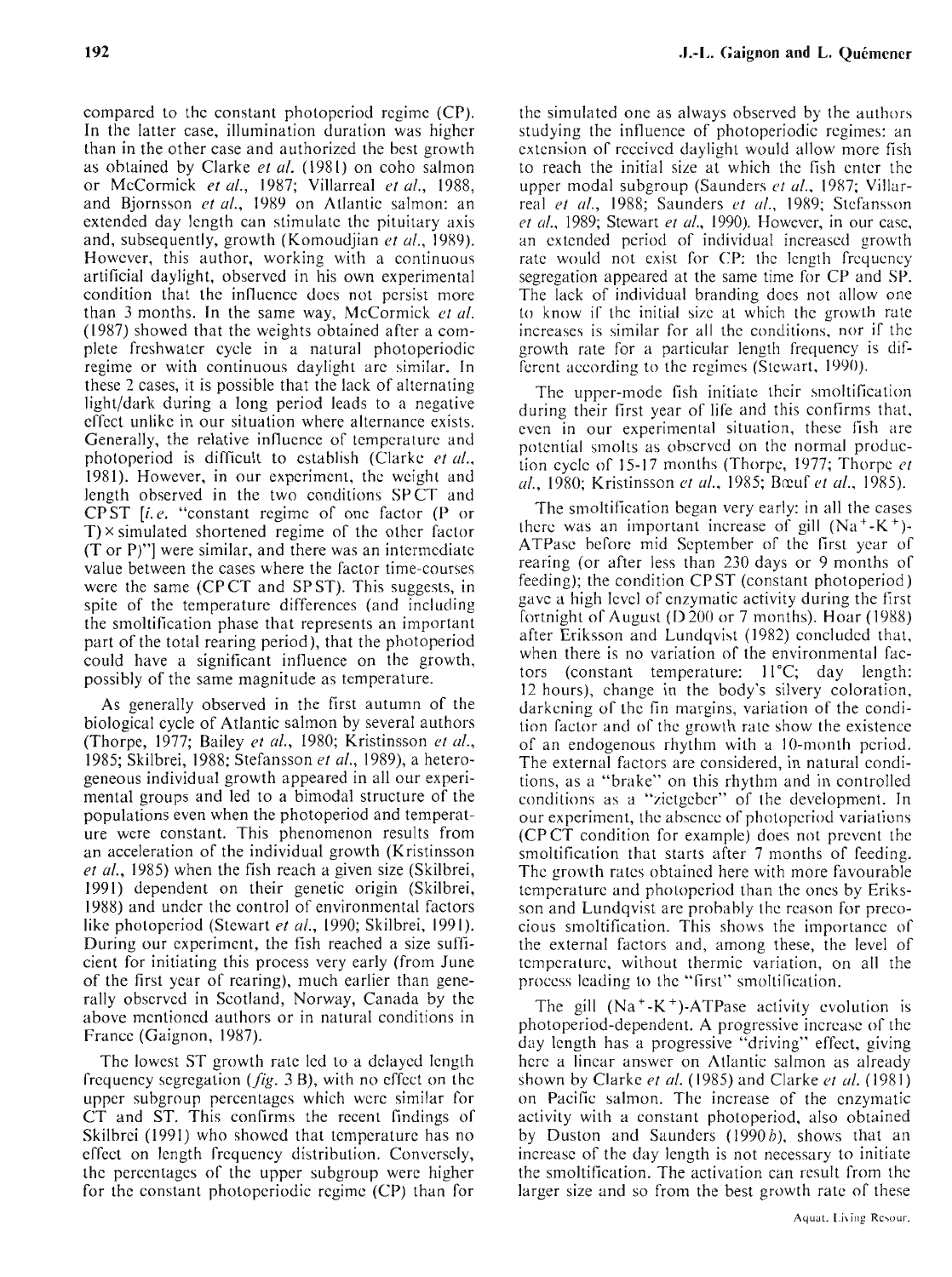fish. A size threshold, as existing before leading to the bimodal structure of the population, might occur under some favourable external parameters. As suggcstcd by Saunders *et al.* (1989), one can think that the temperature has a positive influence, but thesc authors consider that 10°C is a "high" tempcrature which can be beneficial. Furthermore, as alrcady mentioned by Johnston and Saunders (1981), the temperaturc used (16°C) does not secm to be a limiting factor as estimated by Duston and Saunders (1990a, *h*): in this last case, the thermic variations probably have a more negative effect than the absolute levels. On the other hand, a final decrease of the temperature (13°C) has a positive influence on the extension of the high level of the  $(Na^+ - K^+)$ -ATPase activity as already showed on Atlantic salmon (Johnston and Saunders, 1981), steelhead trout and coho salmon (in Wedemeyer *et al.,* 1981). The highest tempcratures do not tend to advance the physiological process as obscrvcd by Johnston and Saundcrs (1981).

In all the tanks, the maximum gill  $(Na^+ - K^+)$ ATPase activity of the fish was about 12- 15 um Pi mg Prot.<sup> $-1$ </sup> h<sup>-1</sup>. These values are generally observed on the upper-mode fish showing a good adaptive capacity to high salinity (Bocuf, 1987) but ncver reached by lowcr-mode fish having a low tolerance to high salinity. However, these values arc slightly lower than the absolute values registered on 1<sup>+</sup> smolts reared in natural conditions (Bœuf *et al.,* 1985)  $-$  with the same analytical methods. This suggests that the physiological process ending the smoltification state is not completely achievcd. The lack of decreased condition factors  $(f \mid g. 6)$  also confirms this point (adapted from Farmcr *et al.,* 1978; McCormick *et al.,* 1987), even if WC may admit that the high temperatures tend to favour an increase of the condition factor (Clarke *et ul.,* 1981; Johnston and Saunders, 1981) and that the lack of normal winter duration does not allow a sufficient decrcase in the weight growth rate comparcd with the length growth rate (Bjornsson *et al.,* 1989).

These absolute levels cannot be connected either with the long-term mortality or with the differences between the osmotic disturbance observed after transfer into the high salinity salt water for each condition. The lower osmotic disturbance is registered with the simulated photoperiod (SP). In the same way, Bjornsson *et al.* (1989) and Clarke *et al.* (1989) showed the beneficial influence of the presence of short day lengths. Moreover, the lack of significant difference between the two thermic conditions of the simulated photoperiod *(table* 8) masks physiological differences: there was no important osmotic modification (333 mOsm. $1^{-1}$ ) for SP ST in comparison with that of SPCT  $(360 \text{ mOsm.1}^{-1})$ . We suggest, as already show by Johnston and Saunders (1981) in different experimental conditions from ours, that the progressive increase of photoperiod and temperature, permitting a "progressive" smoltification, favours, in our case, the high-salinity tolerance, even if we way

**Vol. 5, no** 3 - 1992

consider that, according to the usual criterion. smoltification is not completely achieved. Bœuf *et al.* (1990) also obtained excellent survival and growth after a transfer to seawater following a growth hormone stimulation with low level of gill  $(Na^+ - K^+)$ -ATPase activity (6.4) but increasing very quickly  $(x 2 \text{ in})$ 12 days). The discordance between the levcl of the enzymatic activity and the short-term high-salinity tolerance has also been recently obscrved by Saunders and Harmon (1990) with a precocious photoperiodic control. The large size of the fish (Johnston and Saunders, 1981; Duston and Saunders, 1990; Saunders and Harmon, 1990) and the high growth rate (Ewing *et al.,* 1980) may have eascd thc acquisition of the euryhalinity status without, however, permitting a high level of gill ATPase activity.

After three weeks in 35 $\frac{0}{00}$  salt water, the osmotic pressure and the growth of the fish were "normal" and confirmed that smoltification had been obtained after 7-8 months of rearing. These results arc not concordant with the actual knowlcdgc of many authors, i. *c.* it is necessary to have a natural increasing photoperiod over scveral months, permitting an "accomplished" smoltification and then a high-salinity tolerance and marine growth capacities (Isaksson, 1985; Saundcrs *et al.,* 1985; McCormik *et al.,* 1987; Stefansson *et al.,* 1989; Saunders *et al.,* 1985). However, the growth obtained during the first weeks of the marine phase does not seem to bc dependent on the experimental conditions: as the large size of the fish could facilitate the high-salinity tolerance, it could have an influence on the growth after transfer to seawater.

In conclusion,

- The Atlantic salmon freshwatcr phase duration is essentially dependent on thc growth and therefore on the level of the cnvironmental factors (temperature). Its duration can Vary, even with constant lcvcl of the cxternal factors. The triggering of the smoltification is probably linked to the size and the growth rate at a given time.

 $-$  In these conditions, it is possible to obtain Atlantic salmon smolts with a good high-salinity tolerance after a short freshwater phase (7 to 8 months), quite different from the duration of the natural biological cycle.

- Undcr rearing conditions, when the production factor levels are very far from those observed in natural conditions, the absolute lcvels of the usual smoltification criteria may bc discussed: the necessity of an accomplished smoltification can be compensated by a "smoltification and growth dynamics".

In spite of the interest of these results for Atlantic salmon smolt production, we must keep in mind thc practical constraints for the transfer of such fish to seawater (artificial rearing and natural conditions are out of phase), and the possible effect on the long-term performances (growth and prccocious maturation), which have not been assessed.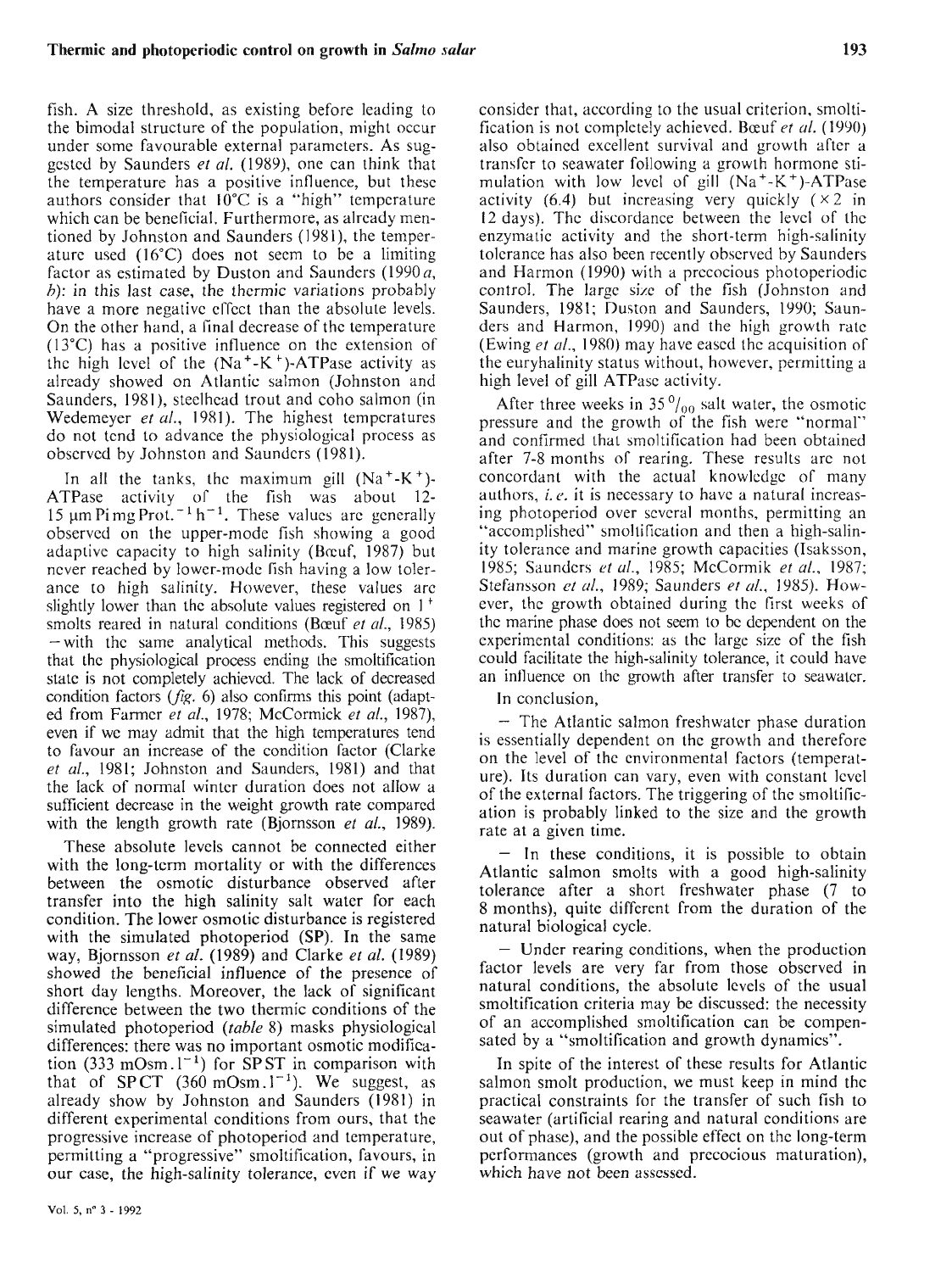#### Acknowledgements

We thank B. Petton, Y. Normant, A. Le Roux, A. Sévère for technical assistance, G. Bœuf and Y. Harache for constructive criticisms of the manuscript and help with translation, and N. Rossignol who typed the paper.

## **REFERENCES**

- Bailey J. K., R. L. Saunders, M. I. Buzeta, 1980. Influence of parental smolt age and sea age on growth and smolting of hatchery-reared Atlantic salmon (Salmo salar). Can. J. Aquat. Sci., 37, 1379-1386.
- Biornsson B. Th., H. Thorarensen, T. Hirano, T. Ogasawara, J. B. Kristinsson, 1989. Photoperiod and temperature affect plasma growth hormone levels, growth, condition factor and hypoosmoregulatory ability of juvenile Atlantic salmon (Salmo salar) during parr-smolt transformation. Aquaculture, 82, 77-91.
- Bœuf G., 1987. Contribution à l'étude de l'adaptation à l'eau de mer chez les Poissons Salmonidés. Détermination de critères de smoltification par mesures de l'activité (Na<sup>+</sup>-K<sup>+</sup>)-ATPase des microsomes de la branchie et des hormones thyroïdiennes plasmatiques. Thèse dr. Etat, Univ. Bretagne Occidentale, Brest, 319 p.
- Bœuf G., 1992. Salmonid smolting: a pre-adaptation to the oceanic environment. Fish Ecophysiology, J. C. Rankin, F. B. Jensen Eds., Chapman and Hall, London, 20 p. (in press).
- Bœuf G., Y. Harache, 1982. Criteria for adaptation of salmonids to high salinity seawater in France. Aquaculture, 28, 163-176.
- Bœuf G., A. Le Roux, J.-L. Gaignon, Y. Harache, 1985. Gill ( $Na^+$ -K<sup>+</sup>)-ATPase activity and smolting in Atlantic salmon (Salmo salar L.) in France. Aquaculture, 45, 73- $81.$
- Bœuf G., P. Prunet, P. Y. Le Bail, 1990. Un traitement à l'hormone de croissance peut-il stimuler la smoltification du saumon atlantique? C. R. Acad. Sci. Paris, 310, Series III, 75-80.
- Bœuf G., A. Medina, 1990. Chile: the promise and the problems. World Aquac., 21, 14-24.
- Brauer E. P., 1982. The photoperiod control of coho salmon smoltification. Aquaculture, 28, 105-111.
- Cassie R. M., 1954. Some uses of probability paper in the analysis of size frequency distributions, Aust. J. Mar. Freshw. Res., 5, 513-522.
- Clarke W. C., J. E. Shelbourn, J. R. Brett, 1981. Effect of artificial photoperiod cycles, temperature and salinity on growth and smolting in underycarling coho (Oncorhynchus kisutch), chinook (O. tshawytscha) and sockeye (O. nerka) salmon. Aquaculture, 22, 105-116.
- Clarke W. C., L. Lundqvist, L. O. Eriksson, 1985. Accelerated photoperiod advances seasonal cycle of seawater adaptation in juvenile Baltic salmon, Salmo salar L. J. Fish Biol., 26, 29-35.
- Clarke W. C., J. E. Shelbourn, T. Ogasawara, T. Hirano, 1989. Effect of initial daylength on growth, seawater adaptatibility and plasma growth hormone levels in

underyearling coho, chinook and chum salmon. Aquaculture, 82, 51-62.

- Duston J., R. L. Saunders, 1990 a. Control of the timing of smoltification in Atlantic salmon: endogenous rhythms and environmental factors. In: Proceedings of Canada-Norway finfish aquaculture workshop. Can. Tech. Rep. Fish. Aquat. Sci., 1761, 99-105.
- Duston J., R. L. Saunders, 1990*b*. The entrainment role of photoperiod on hypoosmoregulatory and growth-related aspects of smolting in Atlantic salmon (Salmo salar). Can J. Zool., 68, 707-715.
- Duston J., R. L. Saunders, D. E. Knox, 1991. Effects of increases in freshwater temperature on loss of smolt characteristics in Atlantic salmon (Salmo salar). Can. J. Fish. Aquat. Sci., 48, 164-169.
- Eriksson L. O., H. Lundqvist, 1982. Circannual rhythms and photoperiod regulation of growth and smolting in Baltic salmon (Salmo salar L.). Aquaculture, 28, 113-121.
- Ewing R. D., H. J. Pribble, S. L. Johnson, C. A. Fustish. J. Diamond, J. A. Lichatowich, 1980. Influence of size, growth rate and photoperiod on cyclic changes in gill (Na<sup>+</sup>-K<sup>+</sup>)-ATPase Activity in chinook salmon (Oncorhynchus tshawytscha). Can. J. Fish. Aquat. Sci., 37, 600-605.
- Farmer G. J., J. A. Ritter, D. Ashfield, 1978. Scawater adaptation and parr-smolt transformation of juvenile Atlantic salmon, Salmo salar. J. Fish. Res. Board Can., 35, 93-100.
- Foda A., T. K. Henderson, 1977. Effect of water temperature on rate of embryonic development, growth and survival of Atlantic salmon (Salmo salar), CIEM C.M.  $1977/M:31, 7 p.$
- Gaignon J.-L., 1987. L'élevage des juvéniles de saumon atlantique (Salmo salar). Piscicult. Fr., 90, 5-56.
- Hasselblad V., 1966. Estimation of parameters for a mixture of normal distributions. Technometrics, 8, 432-444.
- Hoar W. S., 1988. The physiology of smolting salmonids. In: Fish Physiology, Vol. XI, The Physiology of developing fish Part B, Viviparity and posthatching juveniles. Academic Press, 275-342.
- Isaksson A., 1985. The production of one-year smolts and prospects of producing zero-smolts of Atlantic salmon in Iceland using geothermal resources. Aquaculture, 45, 305-319.
- Johnston C. E., R. L. Saunders, 1981. Parr-smolt transformation of yearling Atlantic salmon (Salmo salar) at several rearing temperatures. Can. J. Fish. Aquat. Sci., 38, 1189-1198.
- Knutsson S., T. Grav, 1976. Seawater adaptation in Atlantic salmon (Salmo salar L.) at different experimental temperatures and photoperiods. Aquaculture, 8, 169-187.